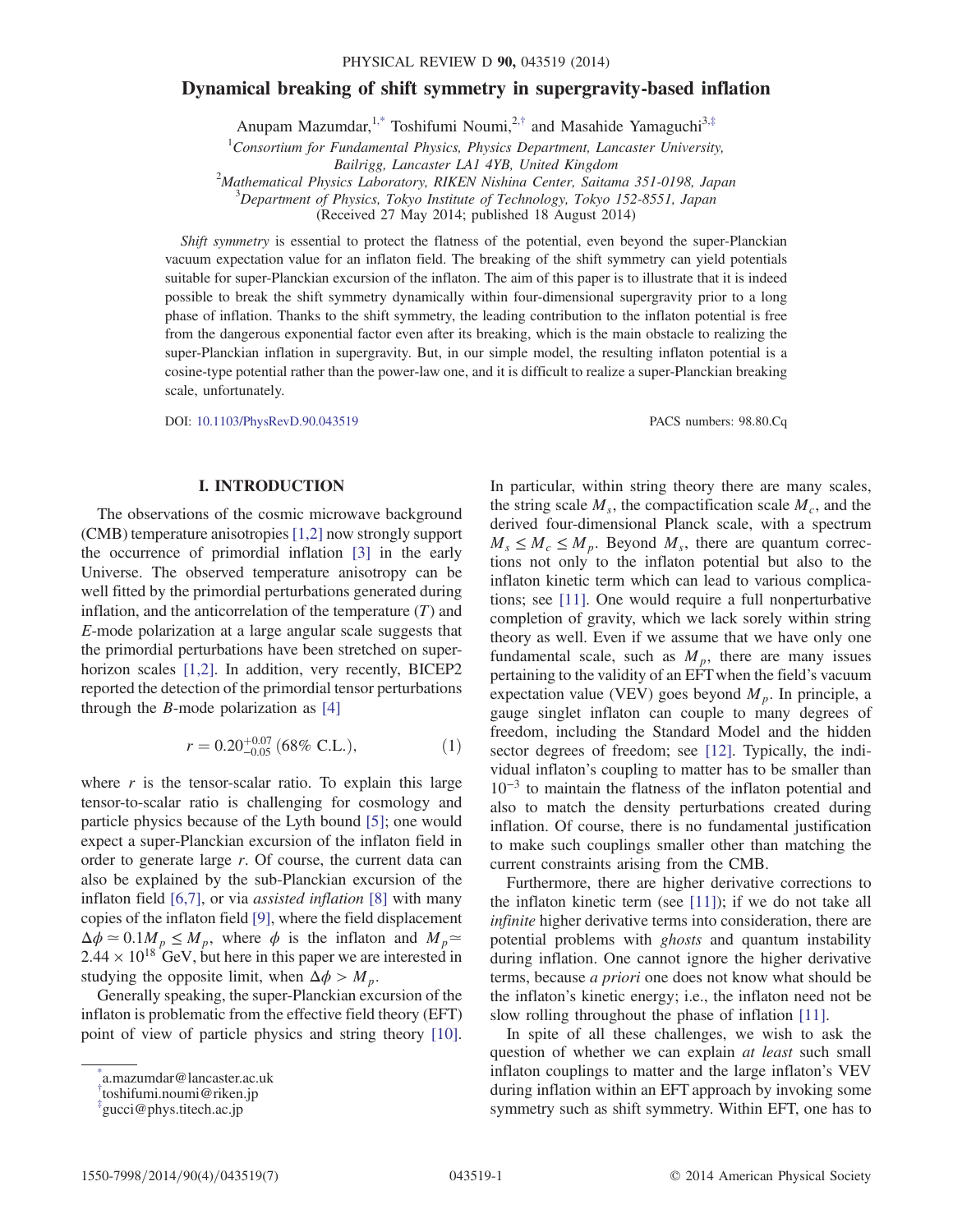#### MAZUMDAR, NOUMI, AND YAMAGUCHI PHYSICAL REVIEW D 90, 043519 (2014)

ensure that the inflaton's and all other field's kinetic terms are small, and here we simply assume so in some patch of the Universe just to be within the EFT regime [\[13\],](#page-6-10) though this still relies on anthropic arguments.

In principle, one could imagine a shift symmetry as a fundamental symmetry of nature, which would forbid masses and couplings to an inflaton field. Such a shift symmetry has been for the first time introduced in the context of chaotic inflation in supergravity (SUGRA) [\[14,15\].](#page-6-11) However, by the same token, if shift symmetry remains unbroken, inflation would never occur in our patch of the Universe. The shift symmetry has to be broken, but in such a way that the breaking remains *soft*, which could be understood via some dynamics of the fields. A hard breaking can be introduced [\[14,15\]](#page-6-11), but the predictions can be lost or one has to resort to some anthropic arguments.

The purpose of this paper is to illustrate a concrete model of dynamical shift symmetry breaking. Our model is described within a four-dimensional  $\mathcal{N} = 1$  SUGRA setup, and the effective inflaton potential results in cosine-type potential [\[16\]](#page-6-12) without the dangerous exponential factor. Unfortunately, in our simple model, it is difficult to realize the super-Planckian breaking scale like natural inflation.<sup>1</sup>

The organization of the paper is as follows. In the next section, we will introduce shift symmetry; then we will construct a simple scenario of dynamically breaking the shift symmetry in SUGRA and explain how it works. In the final section, we will give our conclusions and discussions.

## II. A BRIEF DISCUSSION ON SHIFT SYMMETRY

Let us explain how the shift symmetry allows the super-Planckian variation of the inflaton field. Note that this argument is not confined to a supersymmetric (SUSY) theory but applies to a non-SUSY theory. A shift symmetry is characterized by a symmetry under the following transformation of a (real) inflaton field  $\phi$ :

$$
\phi \to \phi + c \quad (c: \text{ real constant}). \tag{2}
$$

As long as this symmetry is exact, the potential of the inflaton is completely flat, and any field variation even beyond the reduced Planck scale  $M_p$  is allowed. This is an essential idea. However, inflation must end to reheat our Universe; then the shift symmetry must be broken to generate the gradient of the potential.

As far as we know, in all of the models considered so far, the shift symmetry is broken simply by hand or by introducing an auxiliary field, a spurion field, with no kinetic term, whose nonzero VEV is given by hand. For example, in SUGRA models, it is often assumed that the Kähler potential respects the shift symmetry while the superpotential breaks the shift symmetry. In such a case, any kind of superpotential can appear, because there is no founding principle behind the breaking of shift symmetry. The introduction of a spurion field might cure such ambiguity, because the original action before giving a nonzero VEV to the spurion field respects the shift symmetry in this approach. Then, the interactions, or the forms of the Kähler potential and the superpotential, can be constrained. For example, let us introduce a spurion field S and extend the shift symmetry as [\[15\]](#page-6-13)

$$
\phi \to \phi + c \quad (c: \text{ real constant}), \tag{3}
$$

$$
S \to S \frac{\phi}{\phi + c}.\tag{4}
$$

Then, the combination  $S\phi$  is invariant under the shift symmetry. Once this spurion field S takes a nonzero VEV, i.e.,  $\langle S \rangle = m$ , the shift symmetry is broken and the potential is generated. The key points are the following.

- (i) The inflaton field  $\phi$  always appears in the combination:  $\langle S \rangle \phi = m\phi$ , where  $m \ll M_p$ . As long as  $m\phi \leq M_p^2$ , the EFT treatment is still justified, in spite of the fact that the cutoff scale of the inflaton is now raised to  $M_p^2/m$ .
- (ii) No super-Planckian masses of fermions and bosons appear, because any interactions of the inflaton including Yukawa and four-point interactions are suppressed by the small scale  $m \ll M_p$ .
- (iii) If we take the  $m \to 0$  limit, the shift symmetry is restored. In this sense, this model is technically natural. Thus, chaotic inflation can be naturally realized in this setup, and the model given in Refs. [\[14,15\]](#page-6-11) is a concrete realization in the context of SUGRA.

However, even in this setup, the nonzero VEV of the field S, i.e., the breaking of the shift symmetry, has been introduced by hand, unfortunately, by assuming that it is a spurion field. Needless to say, it is better to break the shift symmetry dynamically, because, otherwise, we cannot control the whole dynamics of the system or evaluate the effects of the shift symmetry breaking adequately. In this paper, we address this issue and propose a concrete model of the dynamical breaking of the shift symmetry in SUGRA.

## III. DYNAMICAL BREAKING OF SHIFT SYMMETRY

In this section, we are going to construct a concrete model of dynamical breaking of the shift symmetry in  $\mathcal{N} = 1$  SUGRA. The key observation is that the following superpotential:

$$
W = e^{a\Phi} \tag{5}
$$

is invariant (up to a constant phase) under the shift symmetry,

<sup>&</sup>lt;sup>1</sup>See Refs. [\[17,18\]](#page-6-14) for recent works on natural inflation. Also see e.g., Refs. [\[12,19\]](#page-6-9) for other inflation models in supergravity.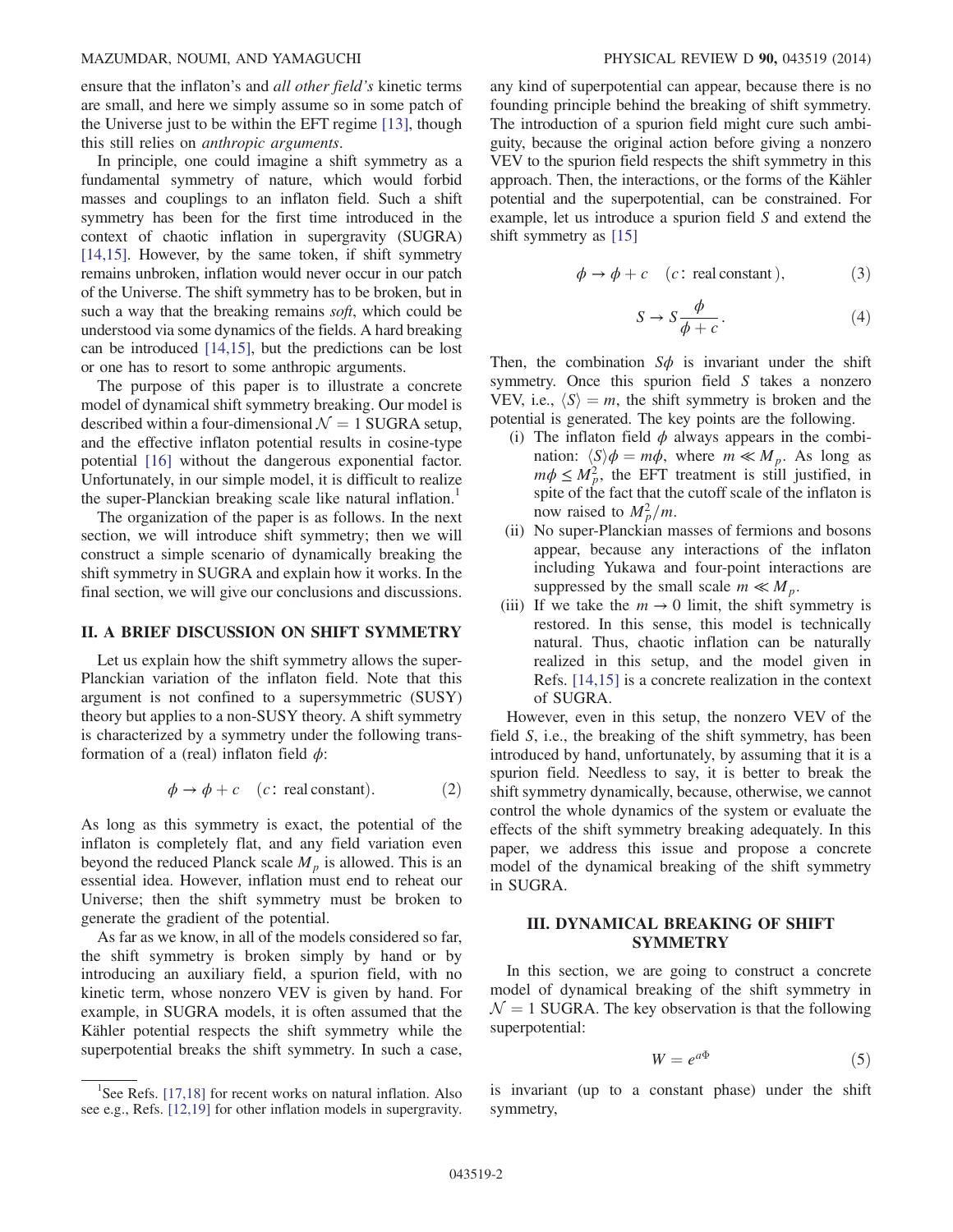DYNAMICAL BREAKING OF SHIFT SYMMETRY IN … PHYSICAL REVIEW D 90, 043519 (2014)

$$
\Phi \to \Phi + i\frac{C}{a},\tag{6}
$$

where  $a$  and  $C$  are real constants. In fact, the scalar potential in the global SUSY limit is given by

$$
V(\Phi) = a^2 e^{a(\Phi + \Phi^*)},\tag{7}
$$

<span id="page-2-0"></span>which depends only on the real part of  $\Phi$ . Thus, the shift symmetry on the imaginary part of  $\Phi$  remains.<sup>2</sup> On the other hand, the following superpotential:

$$
W = e^{a\Phi} + e^{-a\Phi} \tag{8}
$$

is not invariant under the shift symmetry. In fact, the scalar potential in the global SUSY limit is given by

$$
V(\phi, \chi) = a^2 \Big[ e^{\sqrt{2}a\chi} + e^{-\sqrt{2}a\chi} - 2\cos\left(\sqrt{2}a\phi\right) \Big], \quad (9)
$$

where

$$
\Phi = \frac{1}{\sqrt{2}} (\chi + i\phi). \tag{10}
$$

<span id="page-2-3"></span>It should be noticed that the scalar potential depends not only on the real part of  $\Phi$ , i.e.,  $\chi$ , but also on the imaginary part of  $\Phi$ , i.e.,  $\phi$ . In order to recover the shift symmetry for the second type of the superpotential [see Eq. [\(8\)](#page-2-0)], we need to introduce a pair of superfields,  $S$  and  $\tilde{S}$ , and another superfield  $X$ <sup>3</sup>. Let us now consider the following superpotential:

$$
W_I = v(S^n e^{a\Phi} + \tilde{S}^n e^{-a\Phi})X, \qquad (11)
$$

<span id="page-2-1"></span>where  $v \ll 1$  is a constant (in Planck units) and *n* is a positive integer number. This superpotential is invariant under the following shift symmetry:

$$
\Phi \to \Phi + i\frac{nC}{a},
$$
  
\n
$$
S \to Se^{-iC},
$$
  
\n
$$
\tilde{S} \to \tilde{S}e^{iC},
$$
  
\n
$$
X \to X.
$$
 (12)

However, in order to realize inflation, this shift symmetry must be broken. For this purpose, we introduce another superfield  $T$  and add the following superpotential:

$$
W_B = \lambda T (S\tilde{S} - \mu^2), \qquad (13)
$$

where  $\lambda \leq \mathcal{O}(1)$  and  $\mu \leq \mathcal{O}(1)$  are constants. Then, the total superpotential, which is given by

$$
W = W_I + W_B, \tag{14}
$$

<span id="page-2-2"></span>is invariant under the shift symmetry [Eq. [\(12\)](#page-2-1)], along with

$$
T \to T. \tag{15}
$$

One can easily understand that, once the scalar components of the superfields  $\langle S \rangle \neq 0$  and  $\langle S \rangle \neq 0$  acquire nonzero VEVs, the shift symmetry is broken dynamically. Let us consider the following Kähler potential of the type<sup>4</sup>:

$$
K = \frac{1}{2}(\Phi + \Phi^*)^2 + |S|^2 + |\tilde{S}|^2 + |T|^2 + |X|^2, \qquad (16)
$$

which is invariant under the shift symmetry [Eqs.  $(12)$ ] and [\(15\)\]](#page-2-2) and generates the canonical kinetic terms for all of the fields. Note that shift symmetry will also allow higher order terms, such as  $(\Phi + \Phi^*)^4$ ,  $(\Phi + \Phi^*)^6$ ,  $\ldots, |S|^4, |S|^6, \ldots, |\bar{S}|^4, |\bar{S}|^6, \ldots, |T|^4, |T|^6, \ldots, |X|^4, |X|^6, \ldots,$ <br>  $S^p_{\alpha}e^{q\bar{\Phi}} \tilde{S}^p_{\alpha}e^{-q\bar{\Phi}}$  at where exiting higher order  $S^n e^{a\Phi}, \tilde{S}^n e^{-a\Phi}, \ldots$ , etc., where  $\ldots$  contain higher order terms to all infinite orders. These terms will give corrections to the canonical kinetic terms. But, as long as  $(\Phi + \Phi^*), |S|, |\tilde{S}|, \ldots \ll 1$ , which can be realized dynamically in our model, these corrections are negligible. Of course, at the initial period, we assume the presence of at least one patch of the Universe in which the kinetic energies of all of the fields are smaller than the Planck energy density and subdominant.

The higher derivative terms like  $\mathcal{D}_a \Phi \mathcal{D}^a \Phi^*$  in the Kähler potential are also allowed from our symmetry; see [\[21\]](#page-6-15). Unless these higher order terms are suppressed by  $(\Phi + \Phi^*)^2$ , for example, the derivative expansion may not be justified because of the super-Planckian value of  $\phi$  (see again Ref. [\[11\]\)](#page-6-8). One would need to take all infinite higher derivative corrections in order to avoid ghosts and instability of the vacuum [\[11\]](#page-6-8). This would require a complete ultraviolet completion of the inflaton and gravitational sector, which we do not aim to address in this paper. Instead, we make an assumption that the inflationary patch is always within an EFT regime.

Further note that the present model possesses  $U(1)_R$ symmetry, under which

<sup>&</sup>lt;sup>2</sup> From here onwards, we denote the scalar components of the superfields by the same symbols as the corresponding superfields.

The superfield  $X$  is necessary not only for recovery of the shift symmetry. It is also useful to guarantee the positivity of the potential during inflation [\[14,15,20\].](#page-6-11)

<sup>&</sup>lt;sup>4</sup>The linear term of  $\Phi + \Phi^*$  can appear in the Kähler potential cause of the absence of the Z<sub>2</sub> symmetry. Such an effect causes because of the absence of the  $Z_2$  symmetry. Such an effect causes two effects. The first one is an additional contribution to the D term. The second one is a slight deviation of the minimum of the  $\gamma$  field during inflation from the global minimum. This deviation is still compatible with the D-flat condition, because its deviation exactly cancels out the additional contribution to the D term. So, the essential dynamics remains unchanged and we omit it for simplicity.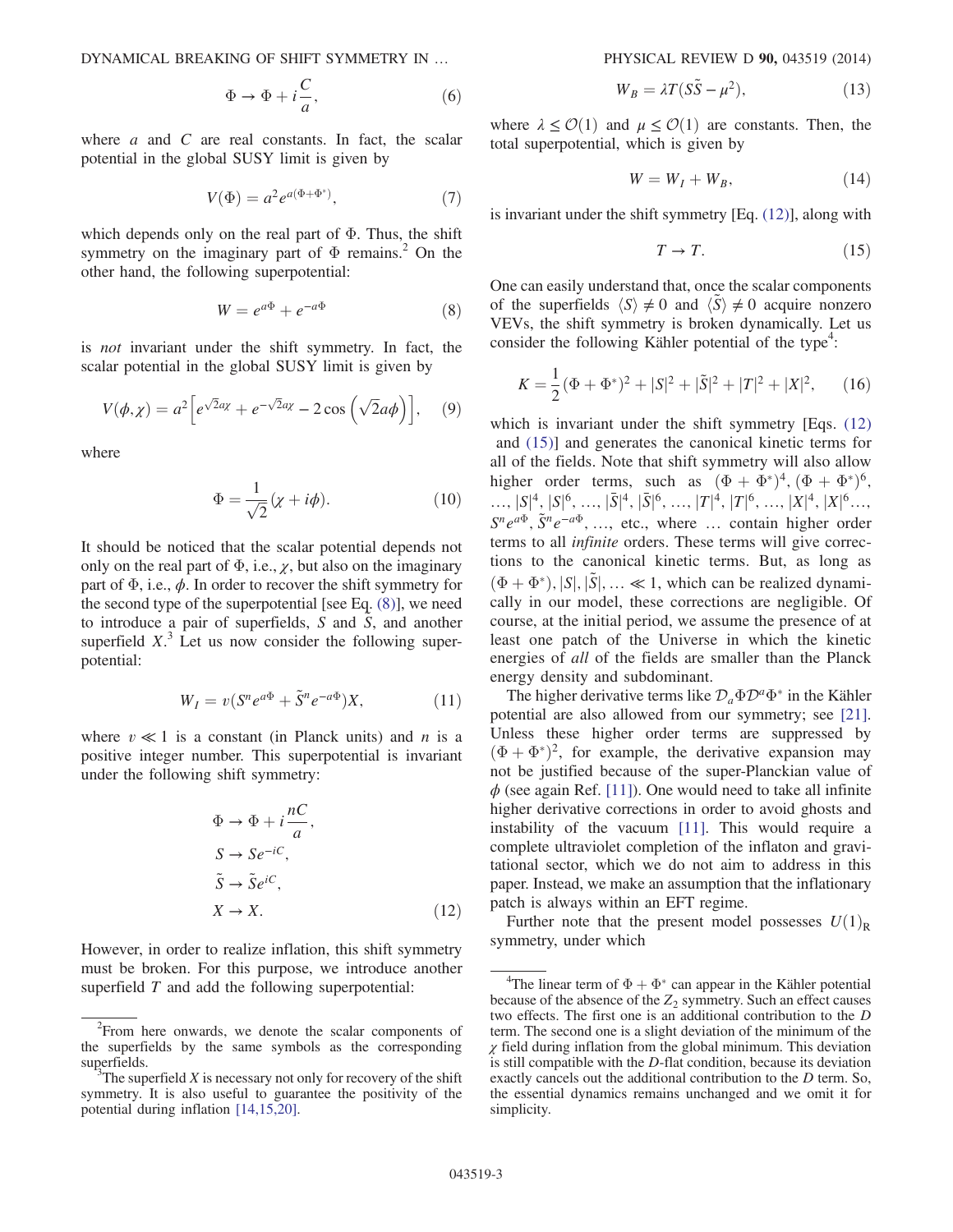$$
\Phi(\theta) \to \Phi(\theta e^{i\alpha}),
$$
  
\n
$$
S(\theta) \to S(\theta e^{i\alpha}),
$$
  
\n
$$
\tilde{S}(\theta) \to \tilde{S}(\theta e^{i\alpha}),
$$
  
\n
$$
X(\theta) \to e^{-2i\alpha} X(\theta e^{i\alpha}),
$$
  
\n
$$
T(\theta) \to e^{-2i\alpha} T(\theta e^{i\alpha}).
$$
\n(17)

<span id="page-3-0"></span>The scalar potential in  $\mathcal{N} = 1$  SUGRA is given by

$$
V = e^{K} [ |va(S^{n}e^{a\Phi} - \tilde{S}^{n}e^{-a\Phi})X + (\Phi + \Phi^{*})W |^{2}
$$
  
+ 
$$
|nvS^{n-1}e^{a\Phi}X + \lambda T\tilde{S} + S^{*}W |^{2} + |nv\tilde{S}^{n-1}e^{-a\Phi}X
$$
  
+ 
$$
\lambda TS + \tilde{S}^{*}W |^{2} + |\lambda(S\tilde{S} - \mu^{2}) + T^{*}W |^{2}
$$
  
+ 
$$
|v(S^{n}e^{a\Phi} + \tilde{S}^{n}e^{-a\Phi}) + X^{*}W |^{2} - 3|W|^{2}] + V_{D}. (18)
$$

From here onwards, we set  $M_p = 1$ . In the above potential,  $V_D$  represents the D-term contribution, which is given by

$$
V_D = \frac{e^2}{2} \left( |\tilde{S}|^2 - |S|^2 + \frac{n}{a} (\Phi + \Phi^*) \right)^2, \qquad (19)
$$

<span id="page-3-1"></span>with *e* being a gauge coupling constant. Such a term can be present if the shift symmetry is gauged by changing the constant parameter C to a spacetime-dependent one  $C(x)$ .

## IV. INFLATIONARY POTENTIAL

Now, let us take a closer look at the dynamics of this system. First, let us assume that the energy scale of the shift symmetry breaking sector, i.e.,  $W_B$ , is much higher than that of the inflation sector, i.e.,  $W_I$ , which requires

$$
\lambda^2 \mu^4 \gg v^2 \mu^{2n} \Leftrightarrow \lambda \gg v \mu^{n-2}.
$$
 (20)

Under this assumption, the potential energy is roughly given by  $V \approx \lambda^2 \mu^4$  at the onset of inflation and the Hubble expansion rate:  $H^2 \simeq V/3 \simeq \lambda^2 \mu^4/3$ . At such higher energies, hybrid-type inflation [\[22,23\]](#page-6-16) can occur, where T cannot take a value larger than unity (in Planck units) due to the exponential factor  $e^{K}$  in the potential; see Eq. [\(18\)](#page-3-0). Then, the mass squared of the field  $X$  is estimated to be

$$
m_X^2 \simeq \lambda^2 \mu^4 (1+|T|^2) \simeq 3H^2 (1+|T|^2), \qquad (21)
$$

which dynamically drives the field X to the zero VEV. It can be easily confirmed that, even after this inflation,  $m_X^2$ is always positive, so that  $X$  stays at the origin forever. By inserting  $X = 0$  to the scalar potential, Eq. [\(18\)](#page-3-0) yields

$$
V|_{X=0} = e^{K}[\lambda^{2}|T|^{2}(\Phi + \Phi^{*})^{2}|S\tilde{S} - \mu^{2}|^{2} + \lambda^{2}|T|^{2}(|\tilde{S}(1+|S|^{2}) - \mu^{2}S^{*}|^{2} + |S(1+|\tilde{S}|^{2}) - \mu^{2}\tilde{S}^{*}|^{2})
$$
  
+ 
$$
\lambda^{2}(1-|T|^{2}+|T|^{4})|S\tilde{S} - \mu^{2}|^{2} + \nu^{2}|S^{n}e^{a\Phi} + \tilde{S}^{n}e^{-a\Phi}|^{2}] + \frac{e^{2}}{2}\left(|\tilde{S}|^{2} - |S|^{2} + \frac{n}{a}(\Phi + \Phi^{*})\right)^{2},
$$
 (22)

and the mass terms for S and  $\tilde{S}$  are estimated as

$$
m_{S,\bar{S}}^2 \simeq -\lambda^2 \mu^2 (S\tilde{S} + S^*\tilde{S}^*) + \lambda^2 |T|^2 (1 + \mu^4)(|S|^2 + |\tilde{S}|^2)
$$
  
=  $\lambda^2 [(1 + \mu^4)|T|^2 + \mu^2] |\Psi|^2 + \lambda^2 [(1 + \mu^4)|T|^2$   
 $- \mu^2] |\bar{\Psi}|^2,$  (23)

where we have defined

$$
\Psi = \frac{1}{\sqrt{2}} (S - \tilde{S}^*), \qquad \bar{\Psi} = \frac{1}{\sqrt{2}} (S + \tilde{S}^*), \qquad (24)
$$

and we have taken  $n \ge 2$  in Eq. [\(11\)](#page-2-3). Since  $m_{\Psi}^2 \gg$  $\lambda^2 \mu^4 \simeq 3H^2$ , the  $\Psi$  field has a Hubble-induced mass and quickly settles down to the zero VEV within one Hubble time or so, which implies  $S = S^*$  and  $|S| = |S|$ . This condition is compatible with the D-term flatness condition  $V_D = 0$ , along with  $\Phi + \Phi^* = 0$ , which holds true for almost all periods. At this point, we can discuss the dynamics of the fields for two particular scenarios.

(i)  $|T| \gtrsim T_c$ , dynamically preserving shift symmetry.— As long as the VEV of T is such that  $|T| \gtrsim T_c \simeq \mu$ , or  $m_{\Psi}^2 \gg \lambda^2 \mu^4 \simeq 3H^2$ , which also leads dynamically to  $\bar{\Psi} = 0$ . Therefore, for  $|T| \gtrsim T_c$ , S and  $\tilde{S}$  stay at the origin and the potential V is dominated by  $\lambda^2 \mu^4$ , leading to the hybrid inflation [\[22,23\]](#page-6-16).

The SUGRA effects and the one-loop potential coming from the SUSY breaking effects could drive the inflaton field  $T$  like in the case of standard hybrid inflation. It should be noticed that, during this inflation, the effective mass squared of the real part of  $\Phi$ ,  $\chi$ , is approximately 3H<sup>2</sup>. Therefore,  $\chi = (\Phi + \Phi^*)/\sqrt{2})$  quickly rolls down to its mini-<br>mum that is the zero as well. On the other hand, the mum, that is, the zero as well. On the other hand, the imaginary part of  $\Phi$ ,  $\phi$ , is still arbitrary. That is, the shift symmetry is preserved at this stage.

(ii)  $|T| \lesssim T_c$ , dynamically breaking shift symmetry.—In this case the effective mass squared  $m_{\Psi}^2 < 0$ , with its magnitude is larger than the Hubble parameter squared, the  $\bar{\Psi}$  field becomes unstable so that the fields S and  $\tilde{S}$  quickly roll down to the minimum of the potential with  $S\bar{S} = \mu^2$  and  $|S| = |\bar{S}|$  together with  $\Phi + \Phi^* = 0$ , which can be parametrized as

$$
S = \mu e^{i\beta}, \qquad \tilde{S} = \mu e^{-i\beta} \tag{25}
$$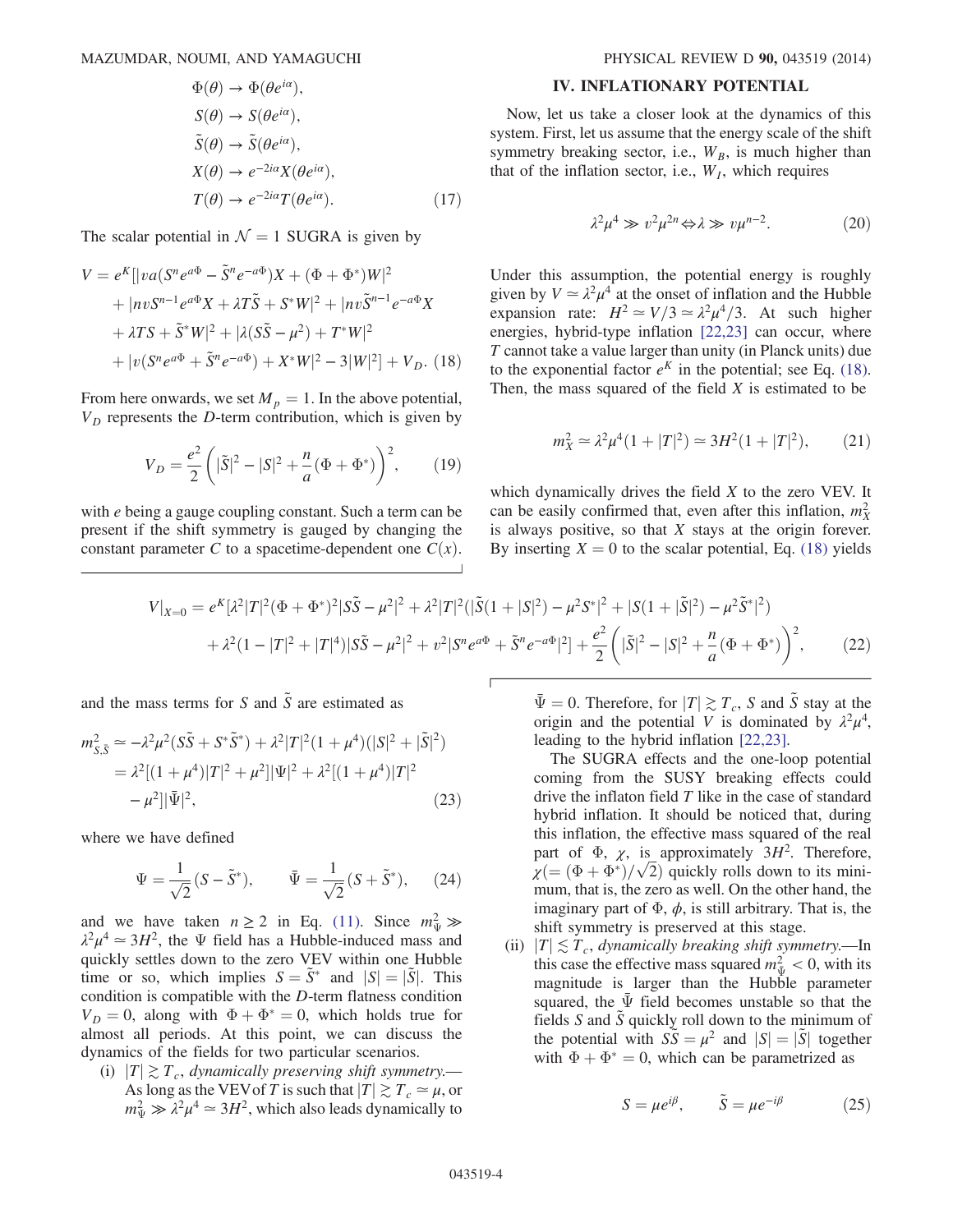DYNAMICAL BREAKING OF SHIFT SYMMETRY IN … PHYSICAL REVIEW D 90, 043519 (2014)

with  $\beta$  being a real constant. Thus, the fields S and S acquire the nonzero VEVs, which dynamically breaks the shift symmetry.

Further note that, for  $S\tilde{S} \simeq \mu^2$ , the effective mass squared of T,  $m<sub>T</sub><sup>2</sup>$ , is estimated as

$$
m_T^2 \simeq 2\lambda^2 \mu^2,\tag{26}
$$

which mainly comes from the second and third terms in the right-hand side of the first line in Eq. [\(22\).](#page-3-1) Thus, after the end of hybrid inflation,  $T$  quickly settles down to its minimum, i.e.,  $\langle T \rangle = 0$ . Then, the effective scalar potential, with  $\langle X \rangle = \langle T \rangle = 0$ , is given by

$$
V|_{X=T=0} = e^{K}[\lambda^{2}|\tilde{S}\tilde{S} - \mu^{2}|^{2} + v^{2}|S^{n}e^{a\Phi} + \tilde{S}^{n}e^{-a\Phi}|^{2}] + \frac{e^{2}}{2}(\vert \tilde{S}\vert^{2} - |S|^{2} + \frac{n}{a}(\Phi + \Phi^{*}))^{2}
$$
(27)

with  $K = \chi^2 + |S|^2 + |\tilde{S}|^2$ . It is manifest that this effective<br>notential is positive definite and its global minimum is potential is positive definite and its global minimum is given by the conditions

$$
S\tilde{S} - \mu^2 = 0,
$$
  
\n
$$
S^n e^{a\Phi} + \tilde{S}^n e^{-a\Phi} = 0,
$$
  
\n
$$
|\tilde{S}|^2 - |S|^2 + \frac{n}{a}(\Phi + \Phi^*) = 0.
$$
 (28)

These conditions lead to the global minimum for the fields, as

$$
S_{\min} = \mu e^{i\beta},\tag{29}
$$

$$
\tilde{S}_{\min} = \mu e^{-i\beta},\tag{30}
$$

$$
\chi_{\min} = 0,\tag{31}
$$

$$
\phi_{\min} = -\frac{\sqrt{2}n\beta}{a} + \frac{(2m-1)}{\sqrt{2}a}\pi,\tag{32}
$$

where  $m$  is an integer number.

However, when hybrid inflation ends and the shift symmetry is broken with  $S\tilde{S} = \mu^2$ , the imaginary part of Φ does not necessarily stay at the minimum, because before the breaking of the shift symmetry all the values of the imaginary part of  $\Phi$ ,  $\phi$ , are equally distributed, thanks to the shift symmetry. Thus, the initial condition of  $\phi$  is determined accidentally. The effective potential is given by

$$
V_{\text{eff}} = e^{K} v^{2} | S_{\text{min}}^{n} e^{a\Phi} + \tilde{S}_{\text{min}}^{n} e^{-a\Phi}|^{2}
$$
(33)  

$$
= e^{x^{2} + 2\mu^{2}} \cdot v^{2} \mu^{2n} \left[ e^{\sqrt{2}\chi/M} + e^{-\sqrt{2}\chi/M} + 2 \cos \left( 2n\beta + \frac{\sqrt{2}\phi}{M} \right) \right],
$$

with  $M = 1/a$ . Here, let us identify the inflaton and the Nambu-Goldstone (NG) boson correctly, which are given by

$$
\phi_{\rm inf} = \phi + \frac{nM}{\mu} \beta_c, \qquad (35)
$$

$$
\phi_{\rm NG} = \phi - \frac{nM}{\mu} \beta_c,\tag{36}
$$

with  $\beta_c \equiv \sqrt{2\mu\beta}$ . Then, the covariant kinetic terms are given by

$$
\frac{1}{2}(D_{\mu}\phi)^{2} + \frac{1}{2}(D_{\mu}\beta_{c})^{2} = \frac{1}{2}\left[\frac{1}{4}\left(1 + \frac{\mu^{2}}{n^{2}M^{2}}\right)\left\{(\partial_{\mu}\phi_{\rm inf})^{2} + (\partial_{\mu}\phi_{\rm NG})^{2}\right\} + \left(1 - \frac{\mu}{nM}\right)\partial_{\mu}\phi_{\rm inf}\partial^{\mu}\phi_{\rm NG} + \sqrt{2}nMA_{\mu}\left\{\left(1 - \frac{\mu^{2}}{n^{2}M^{2}}\right)\partial^{\mu}\phi_{\rm inf} + \left(1 + \frac{\mu^{2}}{n^{2}M^{2}}\right)\partial^{\mu}\phi_{\rm NG}\right\} + 2(n^{2}M^{2} + \mu^{2})A_{\mu}A^{\mu}\right],
$$
(37)

where

$$
D_{\mu}\phi \equiv \partial_{\mu}\phi + \sqrt{2}nMA_{\mu}, \quad D_{\mu}\beta_{c} \equiv \partial_{\mu}\beta_{c} - \sqrt{2}\mu A_{\mu}, \tag{38}
$$

with  $A_{\mu}$  being the gauge field. The NG boson  $\phi_{\text{NG}}$  is eaten by the gauge field, so the remaining kinetic terms in the unitary gauge become

$$
\frac{1}{2} \left[ \frac{1}{4} \left( 1 + \frac{\mu^2}{n^2 M^2} \right) (\partial_\mu \phi_{\rm inf})^2 + \sqrt{2} n M \left( 1 - \frac{\mu^2}{n^2 M^2} \right) A_\mu \partial^\mu \phi_{\rm inf} + 2 (n^2 M^2 + \mu^2) A_\mu A^\mu \right]
$$
\n
$$
= \frac{1}{2} \frac{1}{1 + \frac{n^2 M^2}{\mu^2}} (\partial^\mu \phi_{\rm inf})^2 + (\mu^2 + n^2 M^2) \tilde{A}_\mu \tilde{A}^\mu
$$
\n
$$
= \frac{1}{2} (\partial^\mu \tilde{\phi}_{\rm inf})^2 + (\mu^2 + n^2 M^2) \tilde{A}_\mu \tilde{A}^\mu,
$$
\n(39)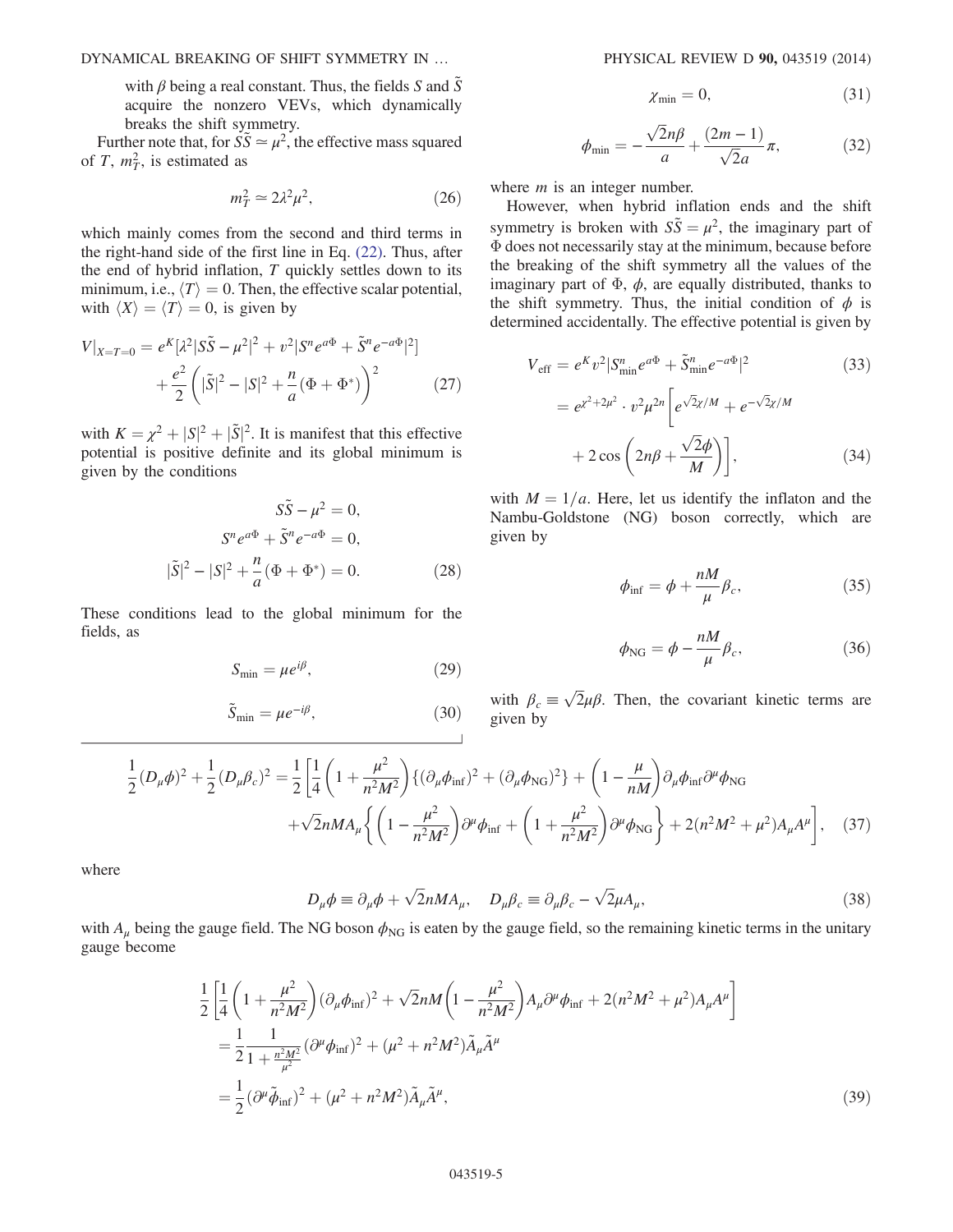where

$$
\tilde{A}_{\mu} \equiv A_{\mu} + \frac{nM - \frac{\mu^2}{nM}}{\sqrt{2}(\mu^2 + n^2M^2)} \partial_{\mu}\phi_{\text{inf}},\tag{40}
$$

$$
\tilde{\phi}_{\rm inf} \equiv \sqrt{\frac{1}{1 + \frac{n^2 M^2}{\mu^2}}} \phi_{\rm inf}.
$$
\n(41)

Thus, the effective potential for the canonically normalized inflaton  $\ddot{\phi}_{\text{inf}}$  is given by

$$
V_{\rm eff}(\tilde{\phi}_{\rm inf}) = 2e^{2\mu^2} \cdot v^2 \mu^{2n} \cos\left(\frac{\sqrt{2}}{M}\sqrt{1 + \frac{n^2 M^2}{\mu^2}} \tilde{\phi}_{\rm inf}\right),\tag{42}
$$

where the decay constant  $f$  is given by

$$
f = \frac{M}{\sqrt{2}} \sqrt{\frac{1}{1 + \frac{n^2 M^2}{\mu^2}}} \rightarrow \frac{\mu}{\sqrt{2}n} \quad \text{for } nM \gg \mu. \tag{43}
$$

Thus, since  $n$  is an integer number and larger than unity in this simple example, the decay constant  $f$  cannot be super-Planckian scale as long as  $\mu$  is sub-Planckian scale. So, inflation becomes hilltop type.

In order to reheat the Universe after inflation, we introduce the following superpotential:

$$
W_R = yS^n e^{a\Phi} NN,\t\t(44)
$$

where y is a (Yukawa) coupling constant and  $N$  is the righthanded neutrino superfield. This superpotential with the canonical Kähler potential for  $N$  is manifestly invariant under the shift symmetry Eqs. [\(12\)](#page-2-1) and [\(15\),](#page-2-2) and  $N \rightarrow N$ . Once S acquires the nonzero VEV, this superpotential leads to a Yukawa coupling between the inflaton  $\phi$  and the righthanded neutrino  $N$ . Therefore, the leptogenesis through the inflaton decay and the reheating of the Universe through the decay of the right-handed neutrino to the standard particles are possible by tuning the parameters adequately.

## V. CONCLUSIONS AND DISCUSSIONS

In this paper, we constructed a concrete example of the dynamical breaking of the shift symmetry in SUGRA. By taking the exponential type of the superpotential for Φ, which might appear through some nonperturbative effects, we first consider the superpotential invariant under the shift symmetry. Then, by arranging the grand unified theory Higgs-like superpotential as well, the shift symmetry is dynamically broken. The inflaton has no dangerous exponential factor at the leading order in the scalar potential even after the shift symmetry breaking. Such an exponential factor is the main obstacle to realizing super-Planckian inflation in supergravity. Unfortunately, in our simple model, the potential obtained for the inflaton is a cosinetype potential rather than a power-law one, and it is difficult to realize a super-Planckian decay constant. One possible way to obtain the super-Planckian decay constant with  $\mu$ being the sub-Planckian scale is to make  $n$  smaller than unity. Of course,  $n$  is an integer number and larger than unity in this simple example. However, for example, if we start from the higher order Kähler potential for  $S(S)$  like  $|S|^{2m}$  ( $|\tilde{S}|^{2m}$ ) instead of the canonical Kähler potential [with<br> $S\tilde{S}$  raplaced by  $(S\tilde{S})^m$  in the cupermetential  $W$ , at the same  $S\tilde{S}$  replaced by  $(S\tilde{S})^m$  in the superpotential  $W_B$  at the same time], then such a model becomes equivalent to our simple model with the effective  $n_{\text{eff}} = n/m$  by field redefining  $S' \equiv S^m(\tilde{S}' \equiv \tilde{S}^m)$ . Thus, if we take  $n_{\text{eff}} \lesssim \mu/M_p \lesssim 1$ , the decay constant  $f \gtrsim M_p$ , which may realize super-Planckian inflation like natural inflation. We leave a more realistic realization of natural and chaotic inflation as a future work.

We have restricted ourselves within the regime of EFT, where the fields have masses and energy densities below the cutoff in spite of the fact that the inflaton VEV could be large and above the Planck scale. We have also pointed out that it is possible to generate small inflaton couplings to matter in order to avoid some of the quantum corrections to the inflaton potential  $[11]$ . In this paper, we have explicitly assumed that all the fields are slow rolling initially in some patch of the Universe, such that the kinetic energy is indeed subdominant to be well within the regime of EFT.

### ACKNOWLEDGMENTS

We thank Keisuke Harigaya, Masahiro Ibe, and Jun'ichi Yokoyama for helpful and instructive comments and discussions. A. M. is supported by the Lancaster-Manchester-Sheffield Consortium for Fundamental Physics under STFC Grant No. ST/J000418/1. The work of T. N. is supported in part by the Special Postdoctoral Researcher Program at RIKEN. M. Y. is supported in part by the JSPS Grant-in-Aid for Scientific Research No. 25287054 and No. 2661006.

Note added.—Recently, Ref. [\[18\]](#page-6-17) appeared, in which a similar breaking of shift symmetry is given, though the model is rather different and more complicated. We thank the authors of Ref. [\[18\]](#page-6-17) for notifying us of that fact.